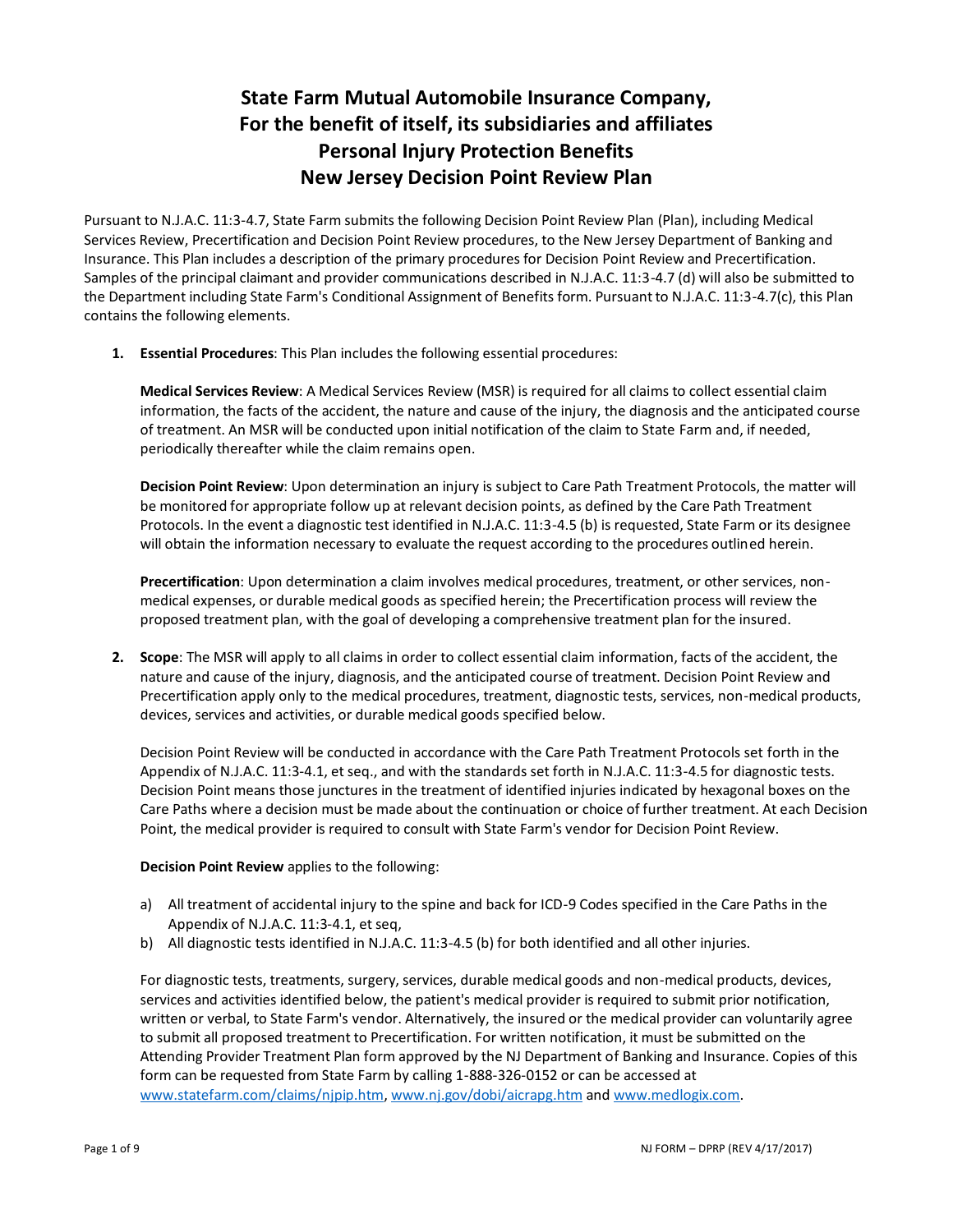**Precertification** applies to the following:

- a) Non-emergency inpatient and outpatient hospital care;
- b) Non-emergency surgical procedures;
- c) Outpatient care, including follow-up evaluations, for soft tissue/disc injuries of the insured person's neck, back and related structures not included within the diagnoses covered by the Care Paths;
- d) Temporomandibular disorders; any oral facial syndrome
- e) Carpal tunnel syndrome;
- f) Outpatient psychological/psychiatric testing and/or services;
- g) Home health care;
- h) Durable medical goods with an aggregate cost or monthly rental in excess of \$75.00, including durable medical equipment and associated supplies, prosthetics and orthotics,
- i) Non-medical products, devices, services and activities and associated supplies, not exclusively used for medical purposes or as durable medical goods, with an aggregate cost or monthly rental in excess of \$75.00, including but not limited to the following:
	- 1) vehicles
	- 2) modifications to vehicles
	- 3) durable goods
	- 4) furnishings
	- 5) improvements or modifications to real or personal property
	- 6) fixtures
	- 7) spa/gym memberships
	- 8) recreational activities and trips
	- 9) leisure activities and trips
- j) Non-emergency medical transportation with a round trip transportation expense in excess of \$75.00;
- k) Non-emergency dental restoration;
- l) Physical, occupational, speech, cognitive or other restorative therapy, or body part manipulation, including follow up evaluations by the referring physician, except that provided for identified injuries in accordance with Decision Point Review; and
- m) Pain management treatment except that provided for identified injuries in accordance with Decision Point Review, including but not limited to the following:
	- 1) Acupuncture
	- 2) nerve blocks
	- 3) manipulation under anesthesia
	- 4) anesthesia when performed in conjunction with invasive techniques
	- 5) epidural steroid injections
	- 6) radio frequency/rhyzotomy
	- 7) 7) narcotics, when prescribed for more than three months
	- 8) 8) biofeedback
	- 9) 9)implantation of spinal stimulators or spinal pumps, and
	- 10) 10) trigger point injections

Decision Point Review/Precertification requirements will not apply to diagnostic tests, treatments or durable medical goods administered or obtained within 10 days of the insured event. However, such items may be reviewed retrospectively and must be medically necessary and as a result of a covered automobile accident in order to be reimbursable

- **3. Emergency Care**: Emergency care as defined by N.J.A.C. 11:3-4.2 will not be subject to Decision Point Review or Precertification. However, such care may be reviewed retrospectively and must be medically necessary and as a result of a covered automobile accident in order to be reimbursable.
- **4. Notification**: A written summary of this Plan will be mailed to policyholders at policy issuance and renewal.

Upon notification of an injury claim, a claim handler will promptly contact the insured/injured person or designee to explain this Plan, obtain the facts of the accident, description of the injury, site of initial medical care, name of the provider the injured party has selected for further care, and any other information necessary to the complete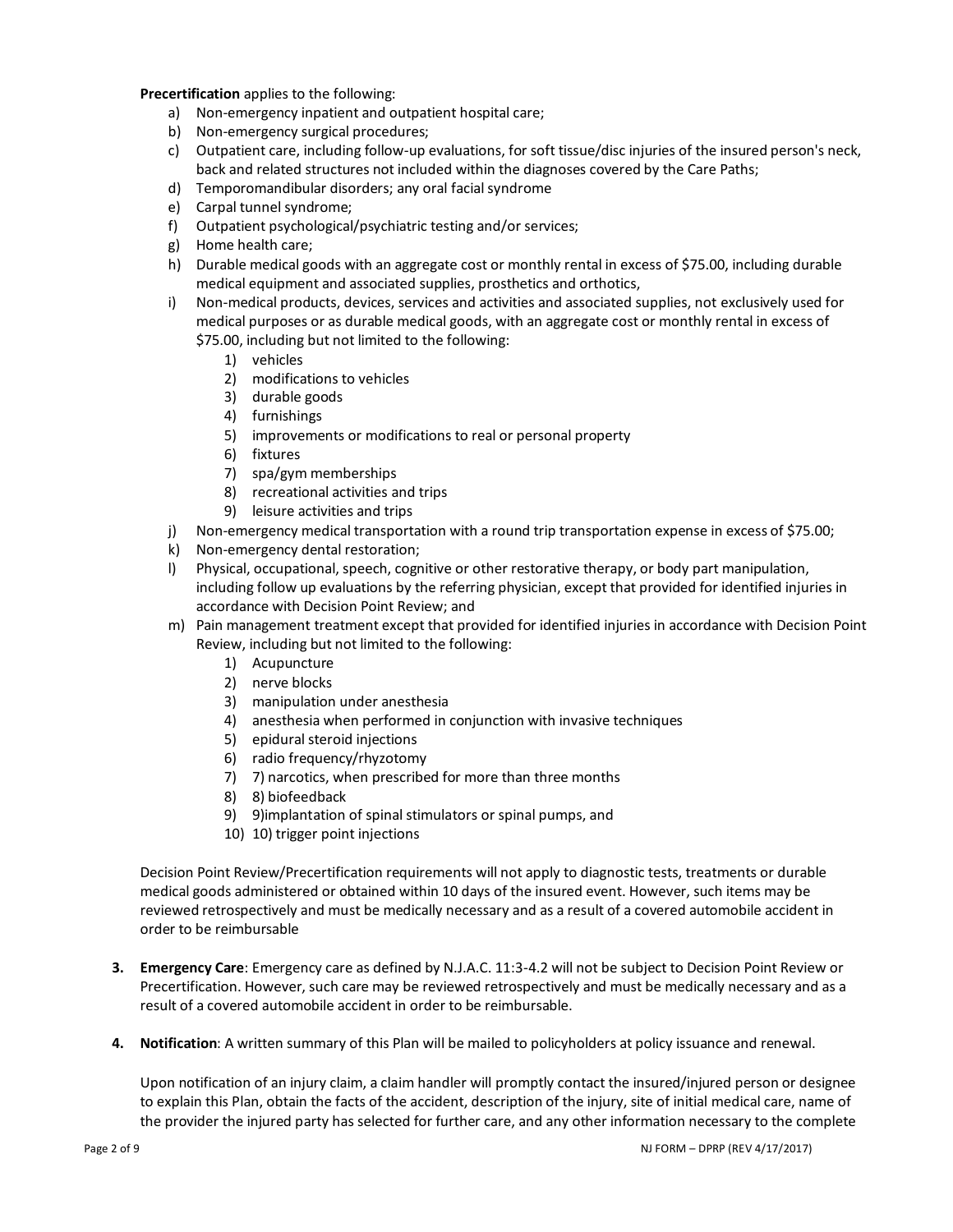the MSR and refer the matter to Decision Point Review or Precertification processes for covered conditions. The insured/injured person will be verbally advised of the potential for a co-payment penalty. The claim handler will mail the insured/injured person a packet of informational materials which includes a letter summarizing the Plan, including the MSR, Decision Point Review and Precertification procedures, the necessary nofault forms, an introductory letter to the treating physician advising him/her about the Plan requirements, and an authorization for release of medical information. The material will include information on how to contact State Farm's vendor to submit Decision Point Review/Precertification requests including telephone number, facsimile number and e-mail address and will also explain the circumstances under which a co-payment penalty may apply. Periodic communication with the insured and the provider will occur as is appropriate for the specific course of treatment.

For purposes of communicating with insureds and providers concerning the administration of this Plan, State Farm may also mean State Farm's vendor.

**5. PIP Vendor**: Means a company we use for utilization management. State Farm has selected Medlogix, LLC (Medlogix) to be its independent contractor for the medical evaluations concerning this Plan. Medlogix has provided medical claims service for over 20 years. Its corporate office is located in Lansdale, PA.

A team of specialty specific, board certified, and NJ licensed physicians will function as the Medical Directors for State Farm's Plan. This team consists of physicians with specialty expertise in Cardiology, Chiropractic, Dental, Dermatology, ENT, Gastroentology, General Surgery, Neurology, Neuropsychology, Neurosurgery, Optometry, Orthopedics, Pain Management, Physiatry, Plastic Surgery, Podiatry, Psychology, Psychiatry, and Urology. Medlogix will provide a dedicated team of registered nurses and support staff to work with State Farm claims staff to provide Decision Point Review, Precertification and other medical management services as permitted under New Jersey law.

Medlogix Medical Reviewers will be available from 7:00 am to 7:00 pm Monday-Friday to respond to provider inquiries by phone at 1-877-258-2378. Voice mail and pager contact with Medlogix on-call personnel will be activated for messages received on Saturdays.

## **6. Review Procedure**

**A. Medical Services Review** (MSR) is required for all claims to collect essential claim information, the facts of the accident, the nature and cause of the injury, the diagnosis and the anticipated course of treatment. An MSR will be conducted upon initial notification of the claim to State Farm. The insured must provide this information as promptly as possible. Failure to provide this information within 30 days after the accident shall result in the application of a co-payment penalty. Each claim will be initially evaluated through the MSR process to determine whether Decision Point Review or Precertification apply.

After making initial contact with the injured person and obtaining information about the injury, the State Farm claim handler will notify Medlogix of the essential claim information. Contact with the insured and the medical provider will be coordinated between State Farm and Medlogix. Based on a completed MSR, a determination will be made as to whether the injury and treatment are subject to Decision Point Review or Precertification. The information required during the initial MSR will include:

- Patient's Name, address and phone number
- Patient's social security number, gender, occupation
- Facts of the accident
- Provider(s) name, address, phone number, contact person, specialty
- History of the injury, prior injuries, previous medical history; current clinical findings
- Diagnosis related to this accident
- Anticipated course of treatment, including diagnostic testing

**State Farm shall impose an additional co-payment penalty for not providing the information promptly. Such penalties shall result in a reduction in the amount of reimbursement of the eligible charge for medically**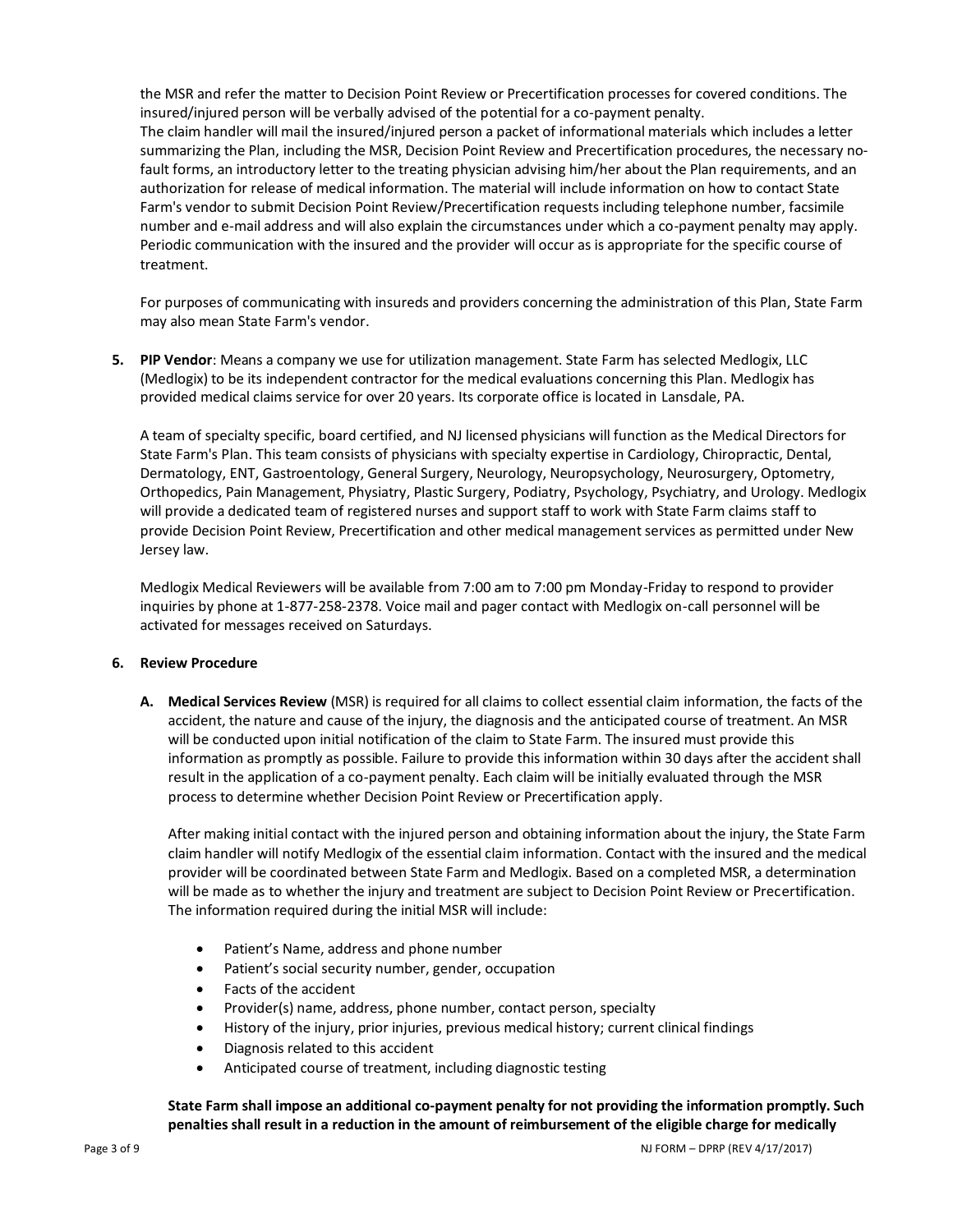**necessary expenses that are incurred after notification is required and until notification is received. The additional co-payment shall be:**

- **a) 25% when received 30 or more days after the accident; or**
- **b) 50% until notification is received if 60 or more days after the accident.**

At the request of State Farm or its vendor, an MSR may also occur every 60 days thereafter while the claim remains open to obtain updated information concerning the patient's medical condition.

**B. Decision Point Review/Precertification**, the treating physician has the opportunity to explain any complicating factors which might require additional treatment or provide medical justification for diagnostic testing.

Decision Point Review/Precertification is performed by Medlogix Medical Reviewers who receive the necessary medical information from the treating provider either by phone, mail, or by electronic transmission, to the extent such information has not already been obtained through the MSR.

In order to consider a request for Decision Point Review/Precertification, the following information is required and must be submitted to Medlogix:

- Provider's name, address, phone number, contact person and specialty
- History of the injury, prior injuries, previous medical history; current clinical findings
- ICD-9 diagnosis codes related to this accident
- Current patient evaluation including objective clinical findings
- Results of performed diagnostic testing
- Amount and type of treatment received to date with documented response
- Proposed diagnostic tests, for comparison to criteria contained in N.J.A.C. 11:34.5
- Proposed course of treatment consistent with subjective and objective findings
- Proposed CPT-4, HCPC's and procedural codes related to the diagnoses, including frequency and duration
- Date of re-evaluation for discharge or anticipated discharge date (Decision Point Review)
- Legible notes (written requests)

For written requests, notification must be submitted on the Attending Provider Treatment Plan form approved by the NJ Department of Banking and Insurance.

This information will be compared to standards of good practice, standard professional treatment protocol and established practice parameters utilized by Medlogix. The medical necessity of proposed diagnostic tests will be evaluated based on the criteria contained in N.J.A.C. 11:3-4.5.

Attempts will be made to resolve verbal requests for medical services at the time of a provider's contact with Medlogix. If the request is not resolved at the time of contact, however, a written response will be sent within three (3) business days after receipt of the request.

All responses to requests for services, written or verbal, will be communicated in writing. A Decision Point Review/Precertification Evaluation letter confirming Medlogix's evaluation of the treatment or test will be sent to the patient, the treating provider, and State Farm within three (3) business days after receipt of the request for Decision Point Review/Precertification. In some cases, if additional information is required to process the request, it will be specifically identified in the evaluation letter.

The provider and patient will be advised:

- 1. The request was evaluated as medically necessary, or
- 2. There was insufficient information provided to process the request, or if the Medlogix Medical Reviewer and the treating provider cannot agree on treatment, services, tests, goods, or non-medical expenses, a Medical Director will review all appropriate documents and make an evaluation. The provider and patient will then be advised:
- 3. The request was evaluated as medically necessary, or
- 4. The request was evaluated as not medically necessary, or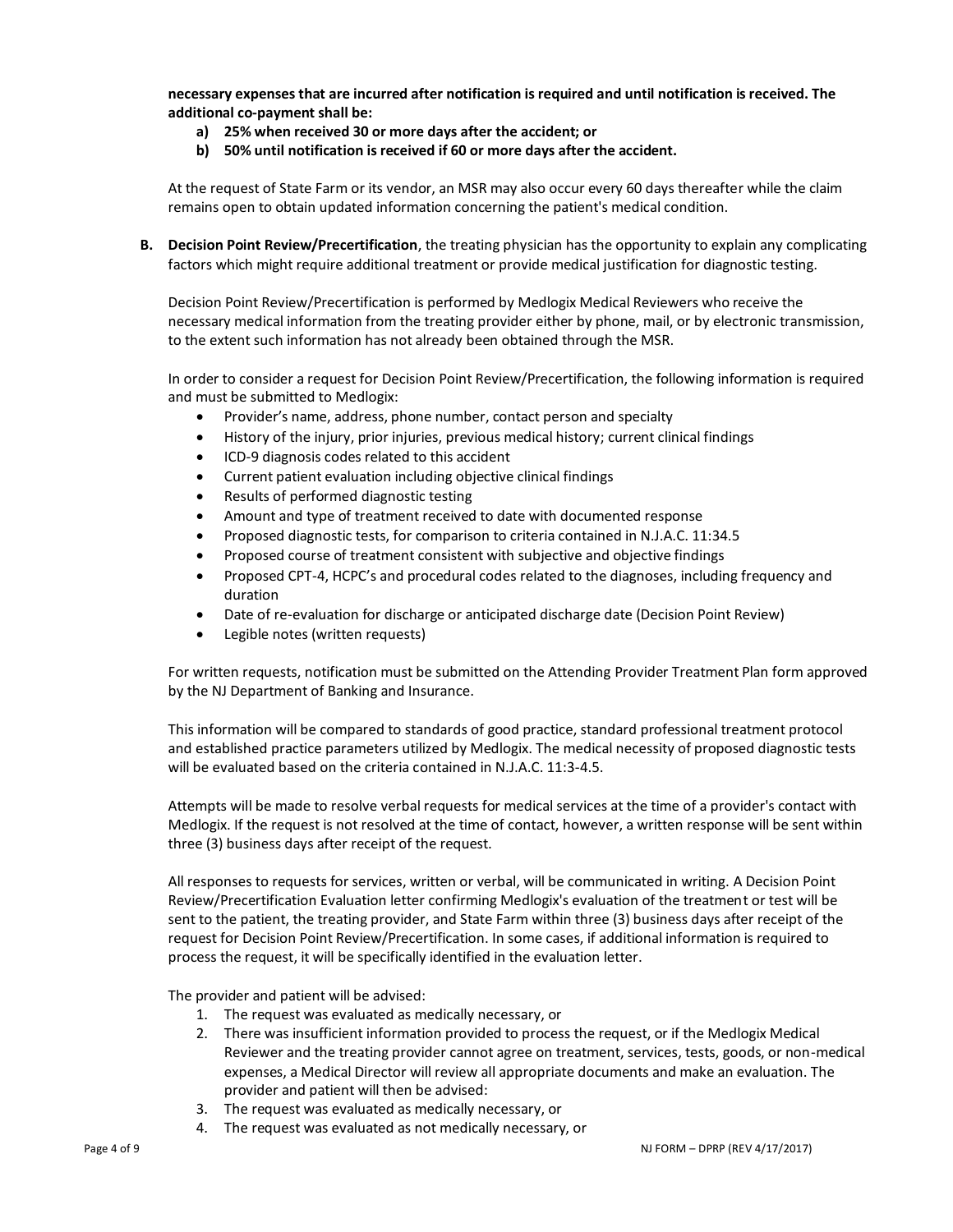- 5. The request was evaluated as not medically necessary and modified, or
- 6. There was insufficient information provided to process the request.

If a treatment plan, medical procedure, non-medical product, device, service and activity, durable medical goods, or diagnostic test other than those listed in 11:3-4.5 (a) is evaluated as not medically necessary or is modified, that evaluation is always made by a physician. In the case of treatment prescribed by a dentist, the evaluation is made by a dentist.

Written notification of the Medical Directors evaluation will be made within three (3) business days after receipt of the initial request or after receipt of a subsequent submission of information.

If State Farm or Medlogix fails to respond to a request for Decision Point Review/Precertification within three (3) business days, the treatment or test may proceed (without application of a co-payment penalty) until State Farm or Medlogix notifies the provider of the evaluation results.

If the Medical Director determines the supporting medical information is insufficient to render an opinion as to the medical necessity of the request, the scheduling of an independent medical examination may be requested (see Section 10).

The Decision Point Review/Precertification evaluation shall be based exclusively on medical necessity and shall not encourage over or under-utilization of the treatment or test. The treating provider shall provide information on the diagnosis and proposed plan of treatment, including the clinically supported findings that are the basis for the treating provider's determination that the treatment, diagnostic test, services, goods, or further treatment is necessary and that the injury is causally related to the motor vehicle accident. Providers will be encouraged to provide a comprehensive treatment plan of care for patients to minimize the need for piecemeal review.

State Farm will not retrospectively deny payment for treatment, services, diagnostic testing, durable medical goods or non-medical expenses on the basis of medical necessity where a Decision Point Review or Precertification request for that treatment or testing was properly submitted to Medlogix unless the request involved fraud or misrepresentation, as defined in N.J.A.C. 11:16-6.2, by the provider or the person receiving the treatment, diagnostic testing or durable medical goods. All billing, however, will be subject to billing and coding guidelines established by the American Medical Association, outlined in the Current Procedural Terminology (CPT) guide, and the provisions of N.J.A.C. 11:3-29.

The Decision Point Review/Precertification evaluation is strictly a review of medical necessity by Medlogix on State Farm's behalf. Reimbursement for the expenses of medically necessary care is subject to the provisions of the auto insurance policy and New Jersey law including deductibles, co-payments, policy limits and the medical fee schedule. Reimbursement is also subject to a determination apart from medical necessity that the care is for injuries caused by a covered accident.

## **C. State Farm Close of Business for Submission**

State Farm's close of business is 7:00 PM EST Monday through Friday (excluding legal holidays). Requests must be submitted by close of business to be considered received on that business day. Requests received after close of business will be considered received on the next business day. See definition of "Days" in N.J.A.C. 11:3-4.2.

## **7. Internal Appeals Procedures**

Under State Farm's Conditional Assignment of Benefits, the provider shall be required to utilize the Internal Appeals process before submitting the disputes to Personal Injury Protection Dispute Resolution under N.J.A.C. 11:3-5, et seq.

To file a Pre-Service Appeal, the provider must complete and submit the Pre-Service Appeal form and any supporting documentation to Medlogix via fax at **(856) 910-2501** or mail at 300 American Metro Blvd, Suite 220, Hamilton, NJ 08619.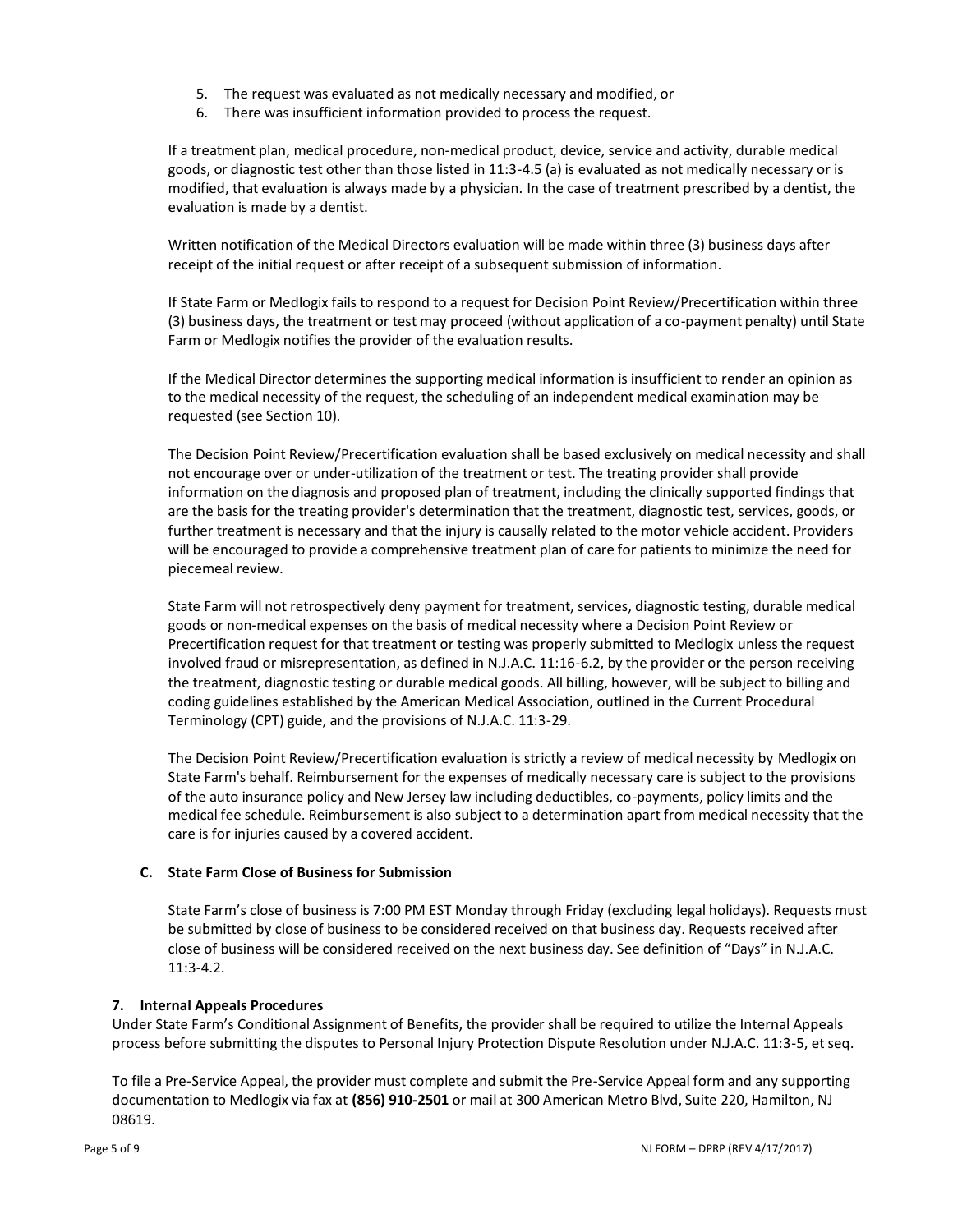For Post Service Appeals, the provider must complete the Post Service Appeal form and select a physician to review the dispute from a list maintained by Medlogix. If the provider does not select a reviewing physician, one will be selected on the provider's behalf. The appeal form and any supporting documentation must be submitted to State Farm Claims, P.O. Box 106170, Atlanta, GA 30348-6170 or by fax at (844) 218-1140. The decision by the reviewing physician is nonbinding to all parties.

As per 11:3- 4.7B - Requirements for insurer internal appeals procedures:

- State Farm only requires a one-level appeal procedure for each appealed issue before making a request for alternate dispute resolution in accordance with N.J.A.C. 11:3-15. That is, each issue shall only be required to receive one internal appeal review by the insurer prior to making a request for alternate dispute resolution. An appeal of the denial of a medical procedure, treatment, diagnostic test, other service, and/or durable medical equipment on the grounds of medical necessity is a different issue than an appeal of what the insurer should reimburse the provider for that same service.
- There are two types of internal appeals and a separate and distinct form is available for each type of appeal:
	- 1. Pre-service: Appeals of decision point review and/or precertification denials or modifications prior to the performance or issuance of the requested medical procedure, treatment, diagnostic test, other service and/or durable medical equipment (collectively known as "services"); and
	- 2. Post-service: Appeals subsequent to the performance or issuance of the services.
- Both the New Jersey PIP Pre-Service Appeal Form and the New Jersey PIP Post Service Appeal Form can be found on the NJ Department of Banking and Insurance website or at State Farm's website, [www.statefarm.com/claims/njpip.htm,](http://www.statefarm.com/claims/njpip.htm) or upon request from State Farm by calling 1-888-326-0152. The list of physician reviewers is available at Medlogix's website, [www.medlogix.com,](http://www.medlogix.com/) or upon request from State Farm or Medlogix
- A pre-service appeal shall be submitted no later than 30 days after receipt of a written denial or modification of requested services.
- A post-service appeal shall be submitted at least 45 days prior to initiating alternate dispute resolution pursuant to N.J.A.C. 11:3-5 or filing an action in Superior Court.
- Decisions on pre-service appeals shall be issued by the insurer to the provider who submitted the appeal no later than 14 days after receipt of the pre-service appeal form and any supporting documentation.
- Decisions on post-service appeals shall be issued by the insurer to the provider who submitted the appeal no later than 30 days after receipt of the appeal form and any supporting documentation.
- Nothing in this section shall be construed so as to require reimbursement of services that are not medically necessary or to prevent the application of the penalty co-payments in N.J.A.C. 11:3-4.4(e), (f) and (g).

The Internal Appeals process is an attempt to resolve disputes directly between State Farm and the provider. Providers who retain counsel to assist them in the Internal Appeals process do so strictly at their own expense. State Farm will not reimburse providers for their counsel fees or any other costs regardless of the outcome of the process.

**8. Personal Injury Protection Dispute Resolution**: A PIP dispute, as defined by N.J.A.C. 11:3-5, may be submitted to Personal Injury Protection (PIP) Dispute Resolution in accordance with the State Farm Auto policy. PIP Dispute Resolution shall be conducted in accordance with the procedures set forth in N.J.A.C. 11:3-5, including any amendments. The final determination made by the dispute resolution professional shall be binding upon the parties, but subject to clarification / modification and / or appeal as provided by the rules of the dispute resolution organization, and / or vacation, modification or correction by the Superior Court in an action filed pursuant to N.J.S.A 2A:23A-13 for review of the award.

Under State Farm's Conditional Assignment of Benefits, after exhausting the Internal Appeals process, a provider must submit any PIP dispute, as defined by N.J.A.C. 11:3-5, to PIP Dispute Resolution in accordance with this Plan.

**9. Independent Medical Examinations**: An exam scheduled pursuant to this Plan is intended to provide a timely review of proposed medical care. If a physical/mental examination of the injured person is requested pursuant to this Plan, State Farm, or its designated vendor, will notify the injured person or his or her designee of the time, date, and place of examination. A notice will also be sent to all known providers treating the injured person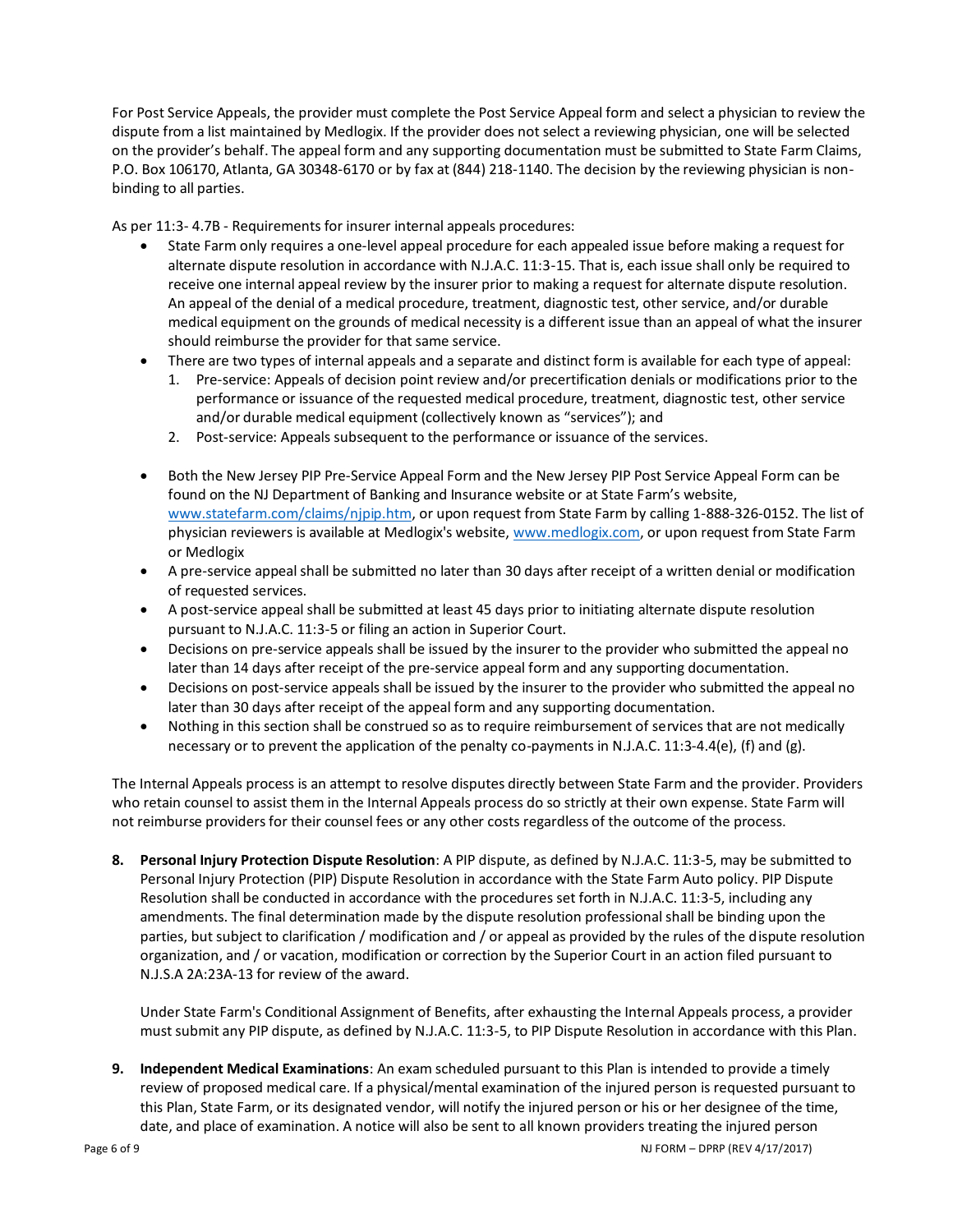advising of the examination and consequences for repeated unexcused failures to attend on the part of the patient. The appointment for the physical examination will be scheduled within seven (7) calendar days of receipt of the request for Decision Point Review/Precertification unless the injured person agrees to extend the time period. The medical examination will be conducted by a practitioner in the same discipline as the treating provider and at a location reasonably convenient to the injured person. Upon request of State Farm, or its designated vendor, the injured person will provide medical records and other pertinent information to the practitioner conducting the medical examination no later than at the time of the examination.

State Farm will schedule the physical/mental examination to occur during the first thirty-five (35) calendar days after Medlogix's receipt of the Decision Point Review/Precertification request.

Once the exam is attended, State Farm, or its designated vendor, will promptly notify the injured person or his or her designee and the treating provider whether the request was evaluated as medically necessary, but no later than three (3) business days after the examination. If the examining provider prepares a written report concerning the examination, the injured person or his or her designee shall be entitled to a copy and may request one from State Farm.

Failure to attend the physical/mental examination scheduled to occur within thirty-five (35) calendar days from Medlogix's receipt of the Decision Point Review/Precertification request will be **excused** if the injured person notifies State Farm or Medlogix at least three (3) business days before the examination date of his or her inability to attend the exam. Another exam will then be scheduled to occur within the thirty- five (35) calendar days.

Failure to attend a physical/mental examination scheduled to occur within thirty-five (35) calendar days from Medlogix's receipt of the Decision Point Review/Precertification request will be **unexcused** if the injured person does not notify State Farm or Medlogix at least three (3) business days before the examination date of his or her inability to attend the exam.

Failure to attend a physical/mental examination rescheduled to occur more than thirty-five (35) calendar days from Medlogix's receipt of the Decision Point Review/Precertification request will be **unexcused**.

If the injured person has two or more unexcused failures to attend a scheduled examination, State Farm will deny payment for treatment, diagnostic testing and durable medical goods provided on or after the date of the second unexcused failure to attend. State Farm's denial will apply to treatment, diagnostic testing and durable medical goods relating to the diagnosis code(s) and corresponding family of codes associated with the Decision Point Review/Precertification request that necessitated the scheduling of the physical/mental examination.

In such cases, notification will be sent to the injured person or his or her designee and all known providers treating the injured person. The notification will advise that all future treatment, diagnostic testing and durable medical equipment associated with the diagnosis code(s), and corresponding family of codes, contained in the request or Attending Provider Treatment Plan form will be ineligible for payment.

## **10. Voluntary Networks**:

For non-emergency benefits, certain goods and services may be secured through State Farm or its designated voluntary network. These goods and services include:

- a) Durable Medical Goods with an aggregate cost or monthly rental in excess of \$75, including durable medical equipment and supplies, prosthetics and orthotics
- b) Magnetic Resonance Imagery
- c) Computer Assisted Tomography
- d) Ambulatory Surgical Center

The availability of voluntary networks does not waive the requirement for Decision Point Review and Precertification of goods or services as provided under this Plan. (See Section 12 for applicable penalty for noncompliance.)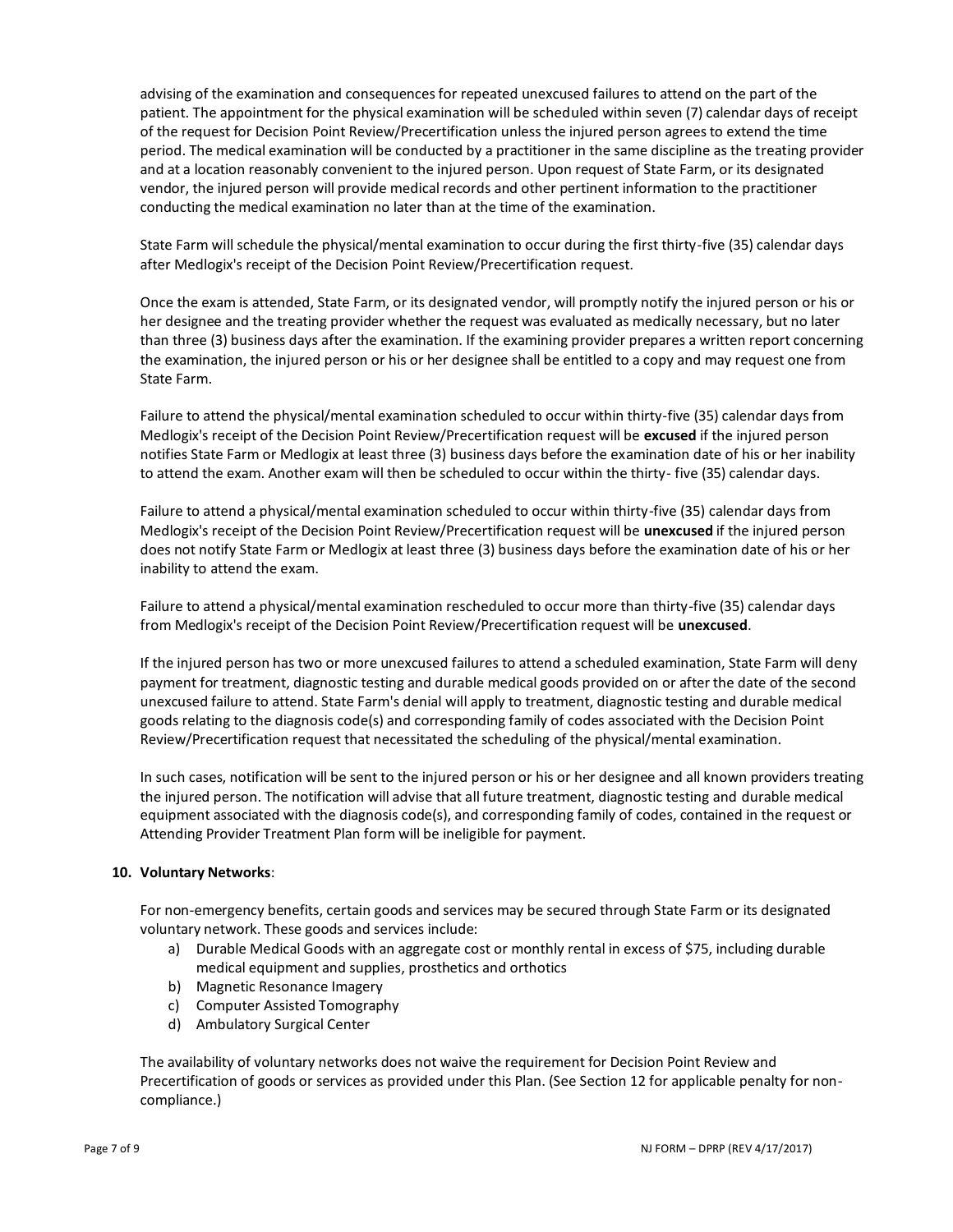**A 30% penalty shall apply if goods or services, available through State Farm or its voluntary network, are not procured through our designated vendor's network. This penalty is in addition to any other policy or statutory deductible, co-payment and penalty applicable under this Plan and State Farm Auto policy.** 

The injured person or his or her designee will receive a written summary of State Farm's Decision Point Review Plan including the availability of Networks and the penalty assessed for failure to utilize the Networks upon the notification of an injury claim.

In addition, when Medlogix receives a request for goods and/or services, the patient and provider will receive a Decision Point Review/Precertification Evaluation letter advising if the request was evaluated as medically necessary. The Evaluation letter will also advise the patient of options available to receive in-network services, and an explanation of the 30% co-payment penalty that may apply for failure to obtain these goods or services from an in-network facility.

For information regarding available network facilities, the injured party or his or designee and the treating medical provider may contact State Farm, access Medlogix's website at [www.medlogix.com](http://www.medlogix.com/) or call Medlogix at 1-877-258- 2378.

- **11. Penalties**: The co-payment penalties described under this section are in addition to any other policy or statutory co-payment/penalty applicable under your policy.
	- a) State Farm shall assess an additional co-payment penalty for not providing the required MSR information within 30 days of the loss. Penalties will be assessed as follows:
		- 1. For failure to provide information timely, such penalties shall result in a reduction in the amount of reimbursement of the eligible charge for medically necessary expenses incurred more than 30 days after the accident and until notification is received. The additional co-payment shall be:
			- i. 25% when received more than 30 after the accident; or
			- ii. 50% until notification is received if 60 or more days after the accident;
	- b) State Farm shall assess an additional co-payment penalty for medically necessary diagnostic tests, treatments, surgery, services, durable medical goods and non-medical products, devices, services and activities that are incurred without first complying with the provisions of this Plan. The treating provider's non-compliance with the provisions of this Plan may trigger this additional co-payment penalty. No penalty under this provision will be applied within the first 10 days after the accident.

Noncompliance, which shall result in the imposition of a 50% co-payment penalty, includes any of the following:

- 1. Failure to follow the Precertification requirements of this Plan.
- 2. Failure to follow the Decision Point Review requirements of this Plan.
- 3. Failure to provide clinically supported findings that support the medical procedures, treatment, diagnostic tests, services, non-medical products, devices, services and activities, or durable medical goods at the time of the request for Decision Point Review/Precertification.

The 50% co-payment shall apply to the eligible charge for medically necessary diagnostic tests, treatments or durable medical goods that were provided between the time notification to Medlogix was required and the time that proper notification is made and State Farm or Medlogix has an opportunity to respond in accordance with this Plan.

Non-compliance, which shall result in the imposition of a 30% co-payment penalty, includes any of the following:

- 1. Failure to secure durable medical goods from State Farm or its designated vendor(s).
- 2. Failure to secure specified diagnostic imaging/testing from State Farm or its designated vendor(s).